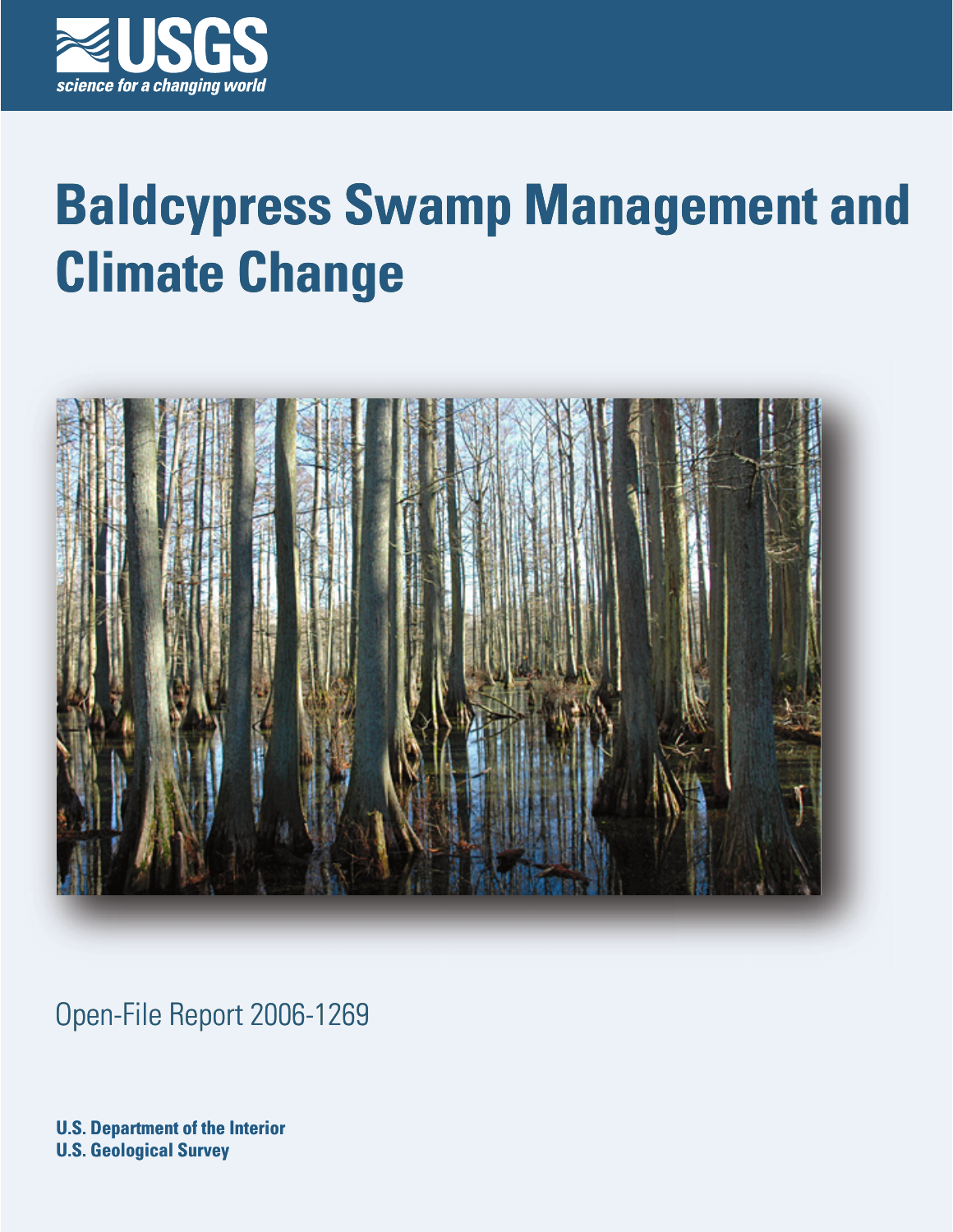

## **Baldcypress Swamp Management and Climate Change**

By Beth A. Middleton

Open-File Report 2006–1269

**U.S. Department of the Interior U.S. Geological Survey**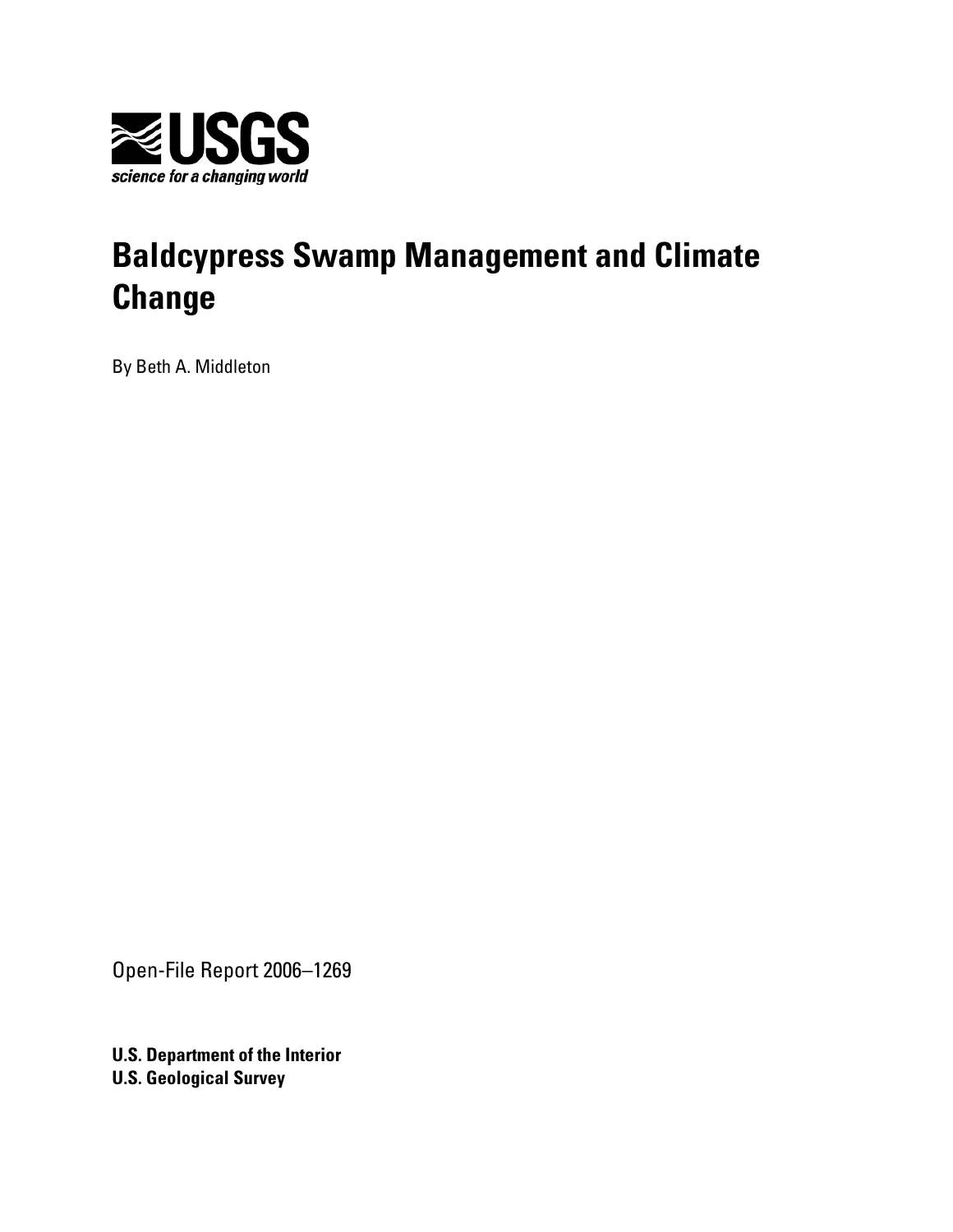#### **U.S. Department of the Interior**

DIRK KEMPTHORNE, Secretary

#### **U.S. Geological Survey**

P. Patrick Leahy, Acting Director

U.S. Geological Survey, Reston, Virginia 2006

For product and ordering information: World Wide Web: http://www.usgs.gov/pubprod Telephone: 1-888-ASK-USGS

For more information on the USGS—the Federal source for science about the Earth, its natural and living resources, natural hazards, and the environment: World Wide Web: http://www.usgs.gov Telephone: 1-888-ASK-USGS

Suggested citation: Middleton, B.A., 2006, Baldcypress swamp management and climate change: U.S. Geological Survey Open-File Report 2006-1269, 3 p.

Any use of trade, product, or firm names is for descriptive purposes only and does not imply endorsement by the U.S. Government.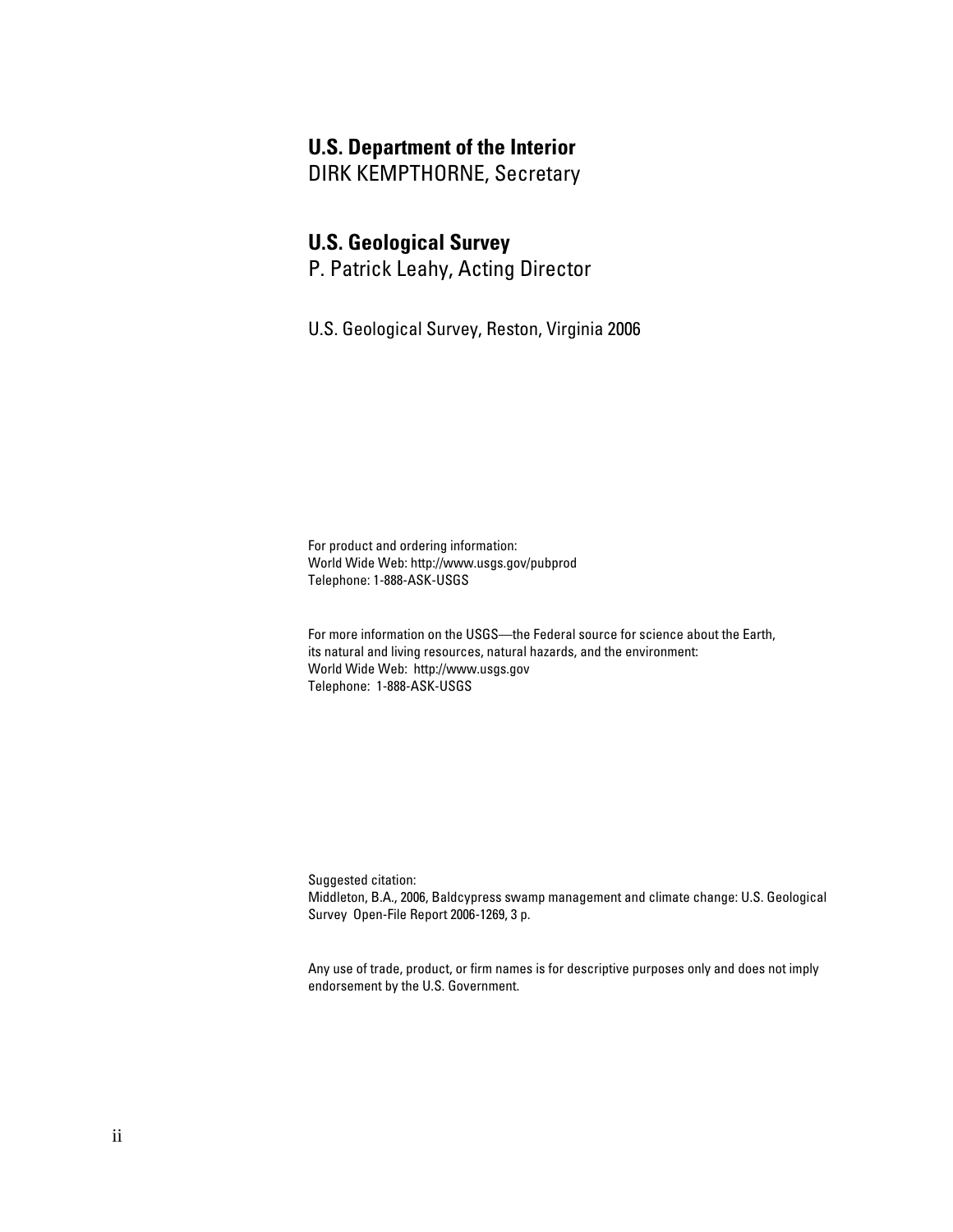### **Contents**

| <b>Figures</b>                                                                                      |  |
|-----------------------------------------------------------------------------------------------------|--|
| 1. Total litterfall rates in baldcypress ( <i>Taxodium distichum</i> ) swamps at various latitudes1 |  |
|                                                                                                     |  |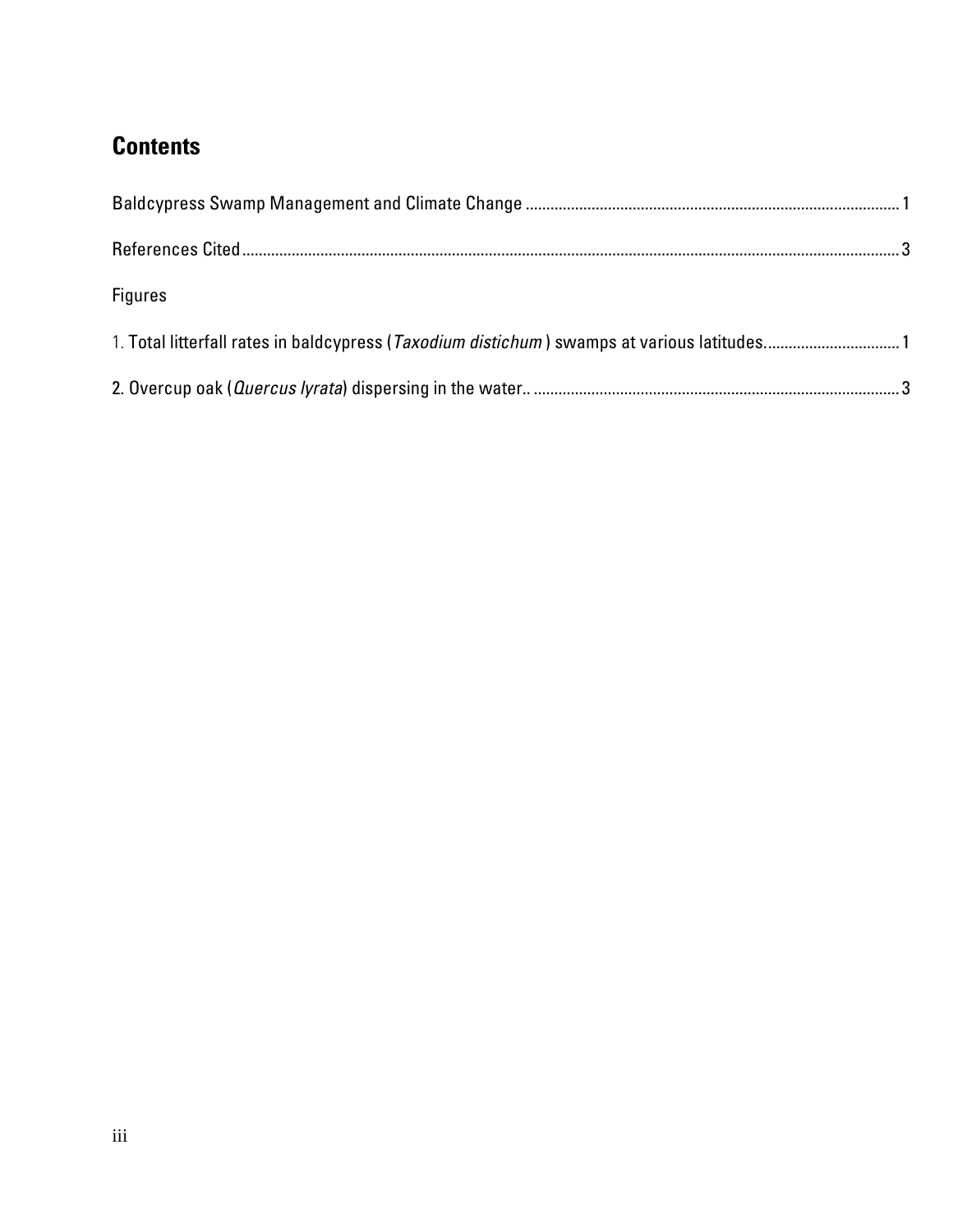## **Baldcypress Swamp Management and Climate Change**

By Beth A. Middleton<sup>[1](#page-4-0)</sup>

 $\overline{a}$ 

 In the future, climates may become warmer and drier in the southeastern United States; as a result, the range of baldcypress (*Taxodium distichum*) swamps may shrink. Managers of baldcypress swamps at the southern edge of the range may face special challenges in attempting to preserve these swamp habitats in the future if climates become warmer and drier. Climate warming and drying would likely result in the loss of some southern populations of baldcypress swamps, and the populations most vulnerable are in Texas (Middleton and McKee, 2004) and south Florida (Crumpacker and others, 2001). Near the edge of the range of baldcypress swamps, leaf litter production is lower (fig. 1; Middleton and McKee, 2004), and tree regeneration is poorer (Middleton, unpublished data), indicating stressed growing conditions.



Figure 1. Total litterfall rates measured in baldcypress (Taxodium distichum) swamps at various latitudes. Swamps with natural (•) and impaired (•) hydrology are plotted separately (Middleton and McKee, 2004). A second-order polynomial curve was fitted to the data (SAS JMP, 2003). Reprinted by permission of Global Ecology and Biogeography.

<span id="page-4-0"></span>**<sup>1</sup>** U.S. Geological Survey, National Wetlands Research Center, 700 Cajundome Boulevard, Lafayette, LA 70506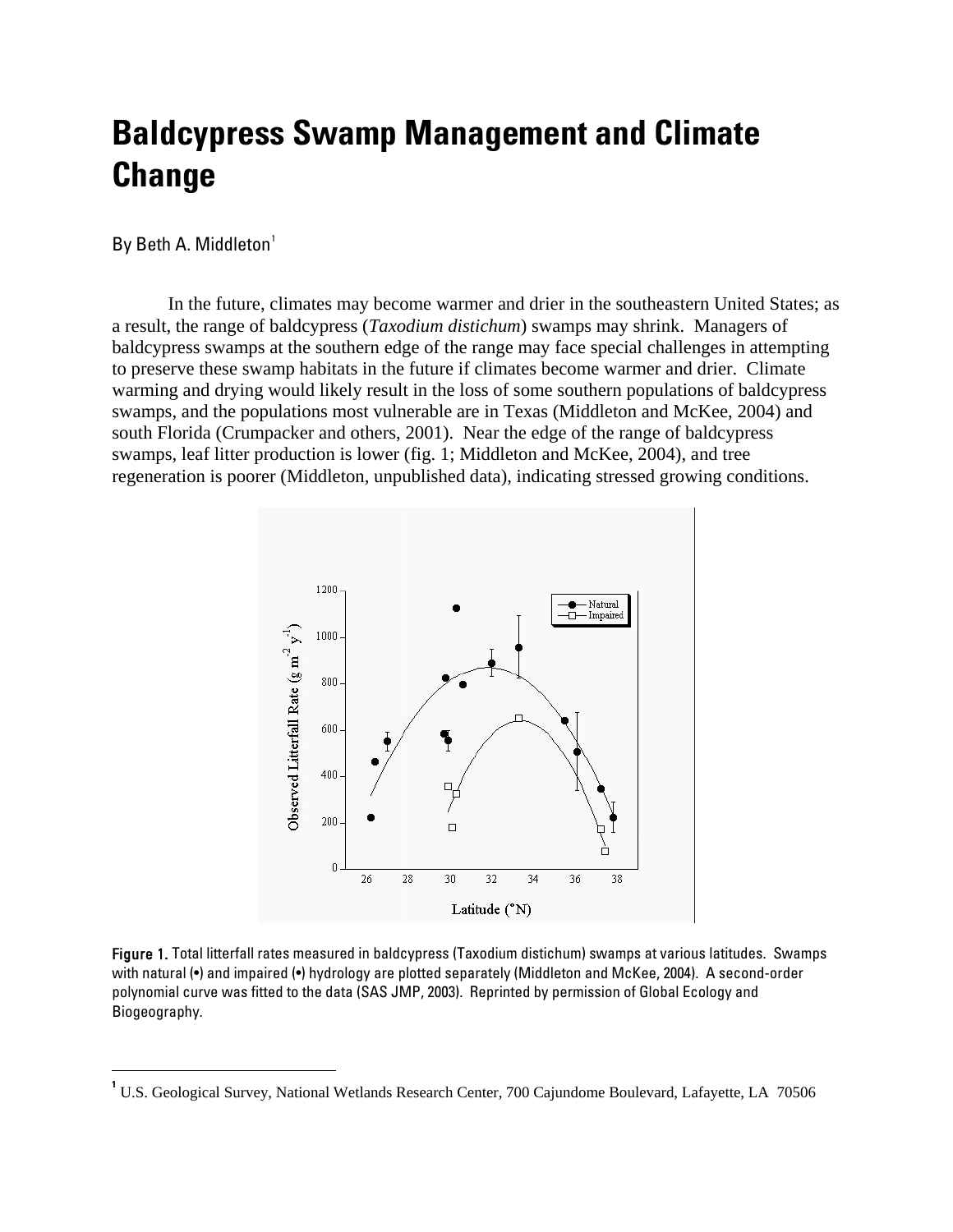A modest climate change of 20 percent to 30 percent climate drying by 2030 and 2060, respectively in the southeastern United States, is predicted by the GCMI model (Hengeveld, 2000), and climate drying would have negative effects on the ability of swamp species to regenerate themselves.

Climate change may have severe effects on the ability of baldcypress swamp species to regenerate themselves. At the present time, many more viable seeds of baldcypress trees are found in the seed banks from the northern part of the range, either because seed production rates are higher or because seeds may be stored for somewhat longer periods of time in Tennessee and northward (e.g., Cache River, Ill., and Reelfoot Lake, Tenn; Middleton unpublished data). A reduction in precipitation may reduce the seed bank density of important herbaceous swamp species including *Aster* sp., *Cyperus erythrorhizos*, *Eupatorium* sp., *Fimbristylis miliacea*, *Hottonia inflata*, *Mitreola petiolata*, and *Phyla lanceolata* to unsustainable levels (Middleton unpublished data). Recruitment of many species is dependent on moisture conditions in the soil (Middleton, 1999, 2003), and seed density in the seed bank is an important component of the regeneration process. Changes in climate patterns could have a big impact on the process of swamp forest regeneration.

The effects of climate drying may cause problems for managers, particularly because certain rare species may become less common and certain undesirable species may become more common in the seed bank. For example, *H. inflata* is a rare species in the northern part of its swamp range and a State-listed species in many localities, and climate drying reduces its seed density in the soil. Of special concern is that climate drying may increase the seed bank density of buttonbush (*Cephalanthus occidentalis*), a native but undesirable species among wildlife and fisheries managers. Climate change will shift management priorities for managers.

Managers of baldcypress swamps at the southern extreme of their range are likely to face the loss of biodiversity in these swamps as species become unable to deal with predicted hotter and drier conditions through regional habitat reduction and invasive species intrusion. Coastal saltwater intrusion is likely in coastal swamps if sea levels rise, and this situation poses particular problems to managers. Managers in the middle of the baldcypress swamp range may face a partial loss of habitat via declining production and loss of biodiversity.

Managers should be prepared for potential changes caused by climate change in refuges so that they can proactively address the situation. If climates become warmer and drier in the Southeast in the future, species may not be able to move northward fast enough to avoid local extirpation because aquatic seeds disperse southward on rivers (fig. 2; Middleton, 2003). Managers involved in restoration projects outside of the current range of baldcypress swamps might want to reconsider which species they use, depending on which species are best suited for the climate. In regions at the edge of the baldcypress swamp range, species from just outside of the current range might grow better in restoration plots. For example, managers in south-central Illinois could try planting some plots with species from baldcypress swamps, which are outside of the range currently considered. Similarly, managers in Texas might plant species from farther southwest. The idea of using species for restoration that are best suited to the climate is not tested in the field; however, theoretical studies support such practices (Middleton and McKee 2004). If climate change is a reality, then the situation should become apparent via changing patterns of production, regeneration, and species distribution.